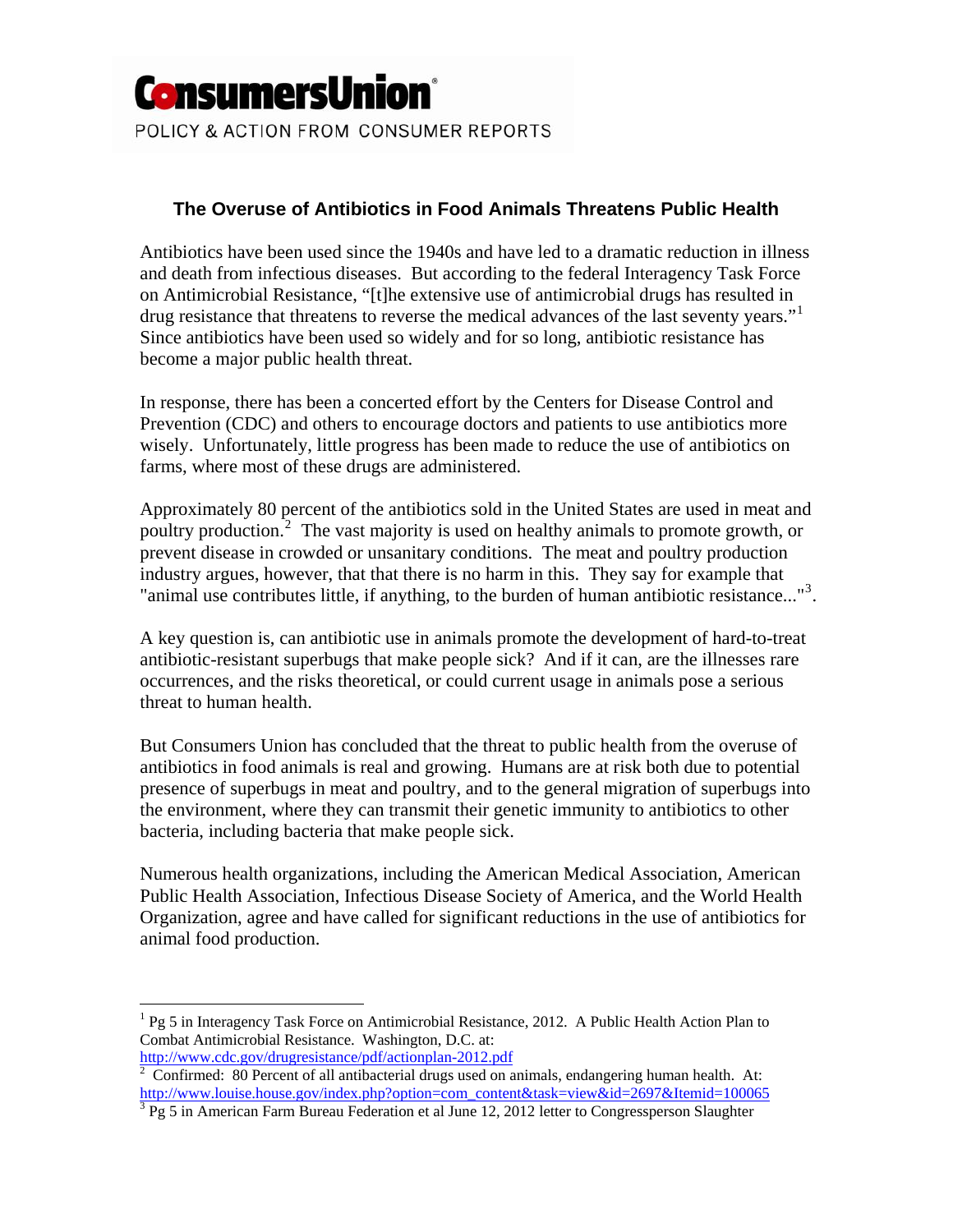### *History of Expert Opinion*

 $\overline{a}$ 

Scientific expert bodies for more than two decades have concluded that there is a connection between antibiotic use in animals and the loss of effectiveness of these drugs in human medicine. In 1988, the Institute of Medicine (part of the National Academy of Sciences) concluded that "the committee believes that important, although as yet sparse, data show the flow of distinct salmonella clones from farm animals medicated with antibiotics in subtherapeutic concentrations, through food products, to humans, who thus acquire clinical salmonellosis."[4](#page-1-0)

Ten years later, the National Research Council (part of the National Academy of Sciences) concluded that "a link can be demonstrated between the use of antibiotics in food animals, the development of resistant microorganisms in those animals, and the zoonotic spread of pathogens to humans."<sup>[5](#page-1-1)</sup>

In 2003, an Expert Workshop co-sponsored by the World Health Organization, Food and Agricultural Organization (FDA), and World Animal Health Organization (OIE) concluded "that there is clear evidence of adverse human health consequences due to resistant organisms resulting from non-human usage of antimicrobials. These consequences include infections that would not have otherwise occurred, increased frequency of treatment failures (in some cases death) and increased severity of infections"[6](#page-1-2) .

In 2010, the U.S. Food and Drug Administration, U.S. Department of Agriculture, and the CDC all testified before Congress that there is a connection between the routine use of antibiotics for meat production and the declining effectiveness of antibiotics for people.<sup>[7](#page-1-3)</sup> Dr. Thomas R. Frieden, Director of the CDC, noted that "there is strong scientific evidence of a link between antibiotic use in food animals and antibiotic resistance in humans."[8](#page-1-4)

Most recently in 2012, the FDA stated "Misuse and overuse of antimicrobial drugs creates selective evolutionary pressure that enables antimicrobial resistant bacteria to increase in numbers more rapidly than antimicrobial susceptible bacteria and thus

<span id="page-1-0"></span><sup>4</sup> Pg. 2 in Institute of Medicine (IOM). 1988. *Human Health Risks with the Subtherapeutic Use of Penicillin or Tetracyclines in Animal Feed*. National Academies Press. Washington, D.C. 5

<span id="page-1-1"></span>Pg. 6 in IOM. 1998. *The Use of Drugs in Food Animals: Benefits and Risks*. National Academies Press. Washington, D.C.

<span id="page-1-2"></span><sup>6</sup> Pg. 1 in WHO/FAO/OIE. 2003. *Joint FAO/OIE/WHO Expert Workshop on Non-Human Antimicrobial Usage and Antimicrobial Resistance: Scientific assessment, Geneva, December 1-5, 2003*. At: [http://www.who.int/foodsafety/publications/micro/en/amr.pdf 7](http://www.who.int/foodsafety/publications/micro/en/amr.pdf)

<span id="page-1-3"></span><sup>&</sup>lt;sup>7</sup> Hearing: Antiobiotic Resistance and the Use of Antibiotics in Animal Agriculture, Subcommittee on Health, Energy and Commerce Committee, U.S. House of Representatives, July 12, 2010 8

<span id="page-1-4"></span>Letter from Thomas R. Frieden, Director, Centers for Disease Control and Prevention, to Keeve Nachman, Program Director, Farming For the Future, at [http://www.livablefutureblog.com/wp](http://www.livablefutureblog.com/wp-content/uploads/2010/11/ar-m455n_20101129_182057.pdf)[content/uploads/2010/11/ar-m455n\\_20101129\\_182057.pdf](http://www.livablefutureblog.com/wp-content/uploads/2010/11/ar-m455n_20101129_182057.pdf)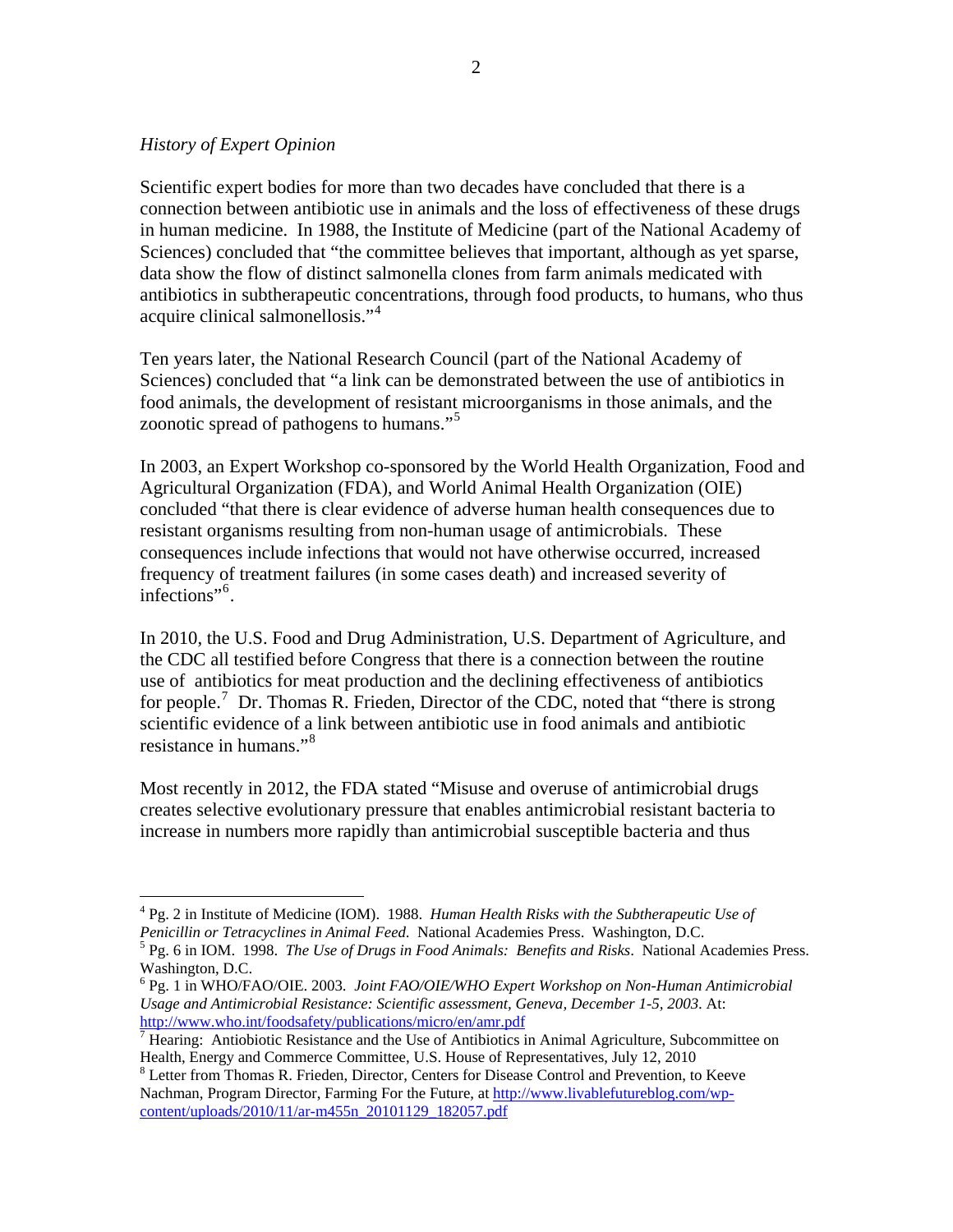increases the opportunity for individuals to become infected by resistant bacteria."<sup>[9](#page-2-0)</sup> Also in 2012, the FDA, in its final rule banning certain extralabel uses of cephalosporin antimicrobial drugs in certain food producing animals, stated "In regard to antimicrobial drug use in animals, the Agency considers the most significant risk to the public health associated with antimicrobial resistance to be human exposure to food containing antimicrobial-resistant bacteria resulting from the exposure of food-producing animals to antimicrobials." $^{10}$  $^{10}$  $^{10}$ 

Nevertheless, the livestock industry continues to argue that while antibiotic use may have something to do with antibiotic resistance in bacteria on the farm, it is not an important human health issue, and little change in current practices are needed.

#### *What Happens on the Farm*

Numerous studies have demonstrated that routine use of antibiotics on the farm promotes drug-resistant superbugs in those facilities. Some of the most dramatic evidence came as a result of FDA approval of flouroquinolones--a class of antibiotics that includes Cipro (ciprofloxacin), which has been used in poultry production since 1995. By 1999 nearly 20 percent chicken breasts sampled contained ciprofloxacin-resistant *Camplobacter*, a disease-causing bacteria.<sup>[11](#page-2-2)</sup> After a long fight in the courts, FDA finally banned use of the drug in 2005, at which point nearly 30 percent of *C. coli* found in chicken breasts were ciprofloxacin resistant; by 2010, resistance to ciprofloxacin had declined to 13.5 percent. $^{12}$  $^{12}$  $^{12}$ 

The reason for this is that when you feed antibiotics to animals, the bacteria in and around the animals are exposed to the drug, and many of them die. But there are always some that the drug can't kill, and those survive and proliferate. Voila, superbugs.

While not disputing these facts, the industry argues essentially that what happens on the farm stays on the farm. There may be some superbugs there, but they don't affect people. There are two main routes, however, by which superbugs can leave the farm and infect humans. One is a direct route, in meat and poultry products, and the other is an indirect route through the environment.

<span id="page-2-0"></span><sup>1</sup>  $9$  Pg. 3 in Food and Drug Administration (FDA). 2012. Guidance #209: the Judicious Use of Medically Important Antimicrobial Drugs in Food-Producing Animals. At:

[http://www.fda.gov/downloads/animalveterinary/guidancecomplianceenforcement/guidanceforindustry/uc](http://www.fda.gov/downloads/animalveterinary/guidancecomplianceenforcement/guidanceforindustry/ucm216936.pdf)

<span id="page-2-1"></span> $\frac{10}{10}$  Pg. 738 in FDA. 2012. New Animal Drugs; Cephalosporin Drugs; Extralabel Animal Drug Use; Order of Prohibition. Federal Register, Vol. 77(4). http://www.gpo.gov/fdsys/pkg/FR-2012-01-06/pdf/2012-35.pdf

<span id="page-2-2"></span><sup>&</sup>lt;sup>11</sup> Smith KE, Besser JM, Hedberg CW, Leano FT, Bender JB, Wicklund JH, Johnson BP, Moore KA, Osterholm MT et al. 1999. Quinolone-resistant *Camplybacter jejuni* infections. *New England Journal of Medicine*, 340(20): 1525-1532. At:<br>
http://loyce2008.free.fr/Microbiologie/diarrh%E9es%20infectieuses/Campylobacter/bla.pdf

<span id="page-2-3"></span><sup>&</sup>lt;sup>[12](http://loyce2008.free.fr/Microbiologie/diarrh%E9es%20infectieuses/Campylobacter/bla.pdf)</sup> Food and Water Watch. 2012. Antibiotic Resistance 101: How Antibiotic Misuse on Factory Farms *Can Make You Sick*. 21pp. At: <http://documents.foodandwaterwatch.org/doc/AntibioticResistance.pdf>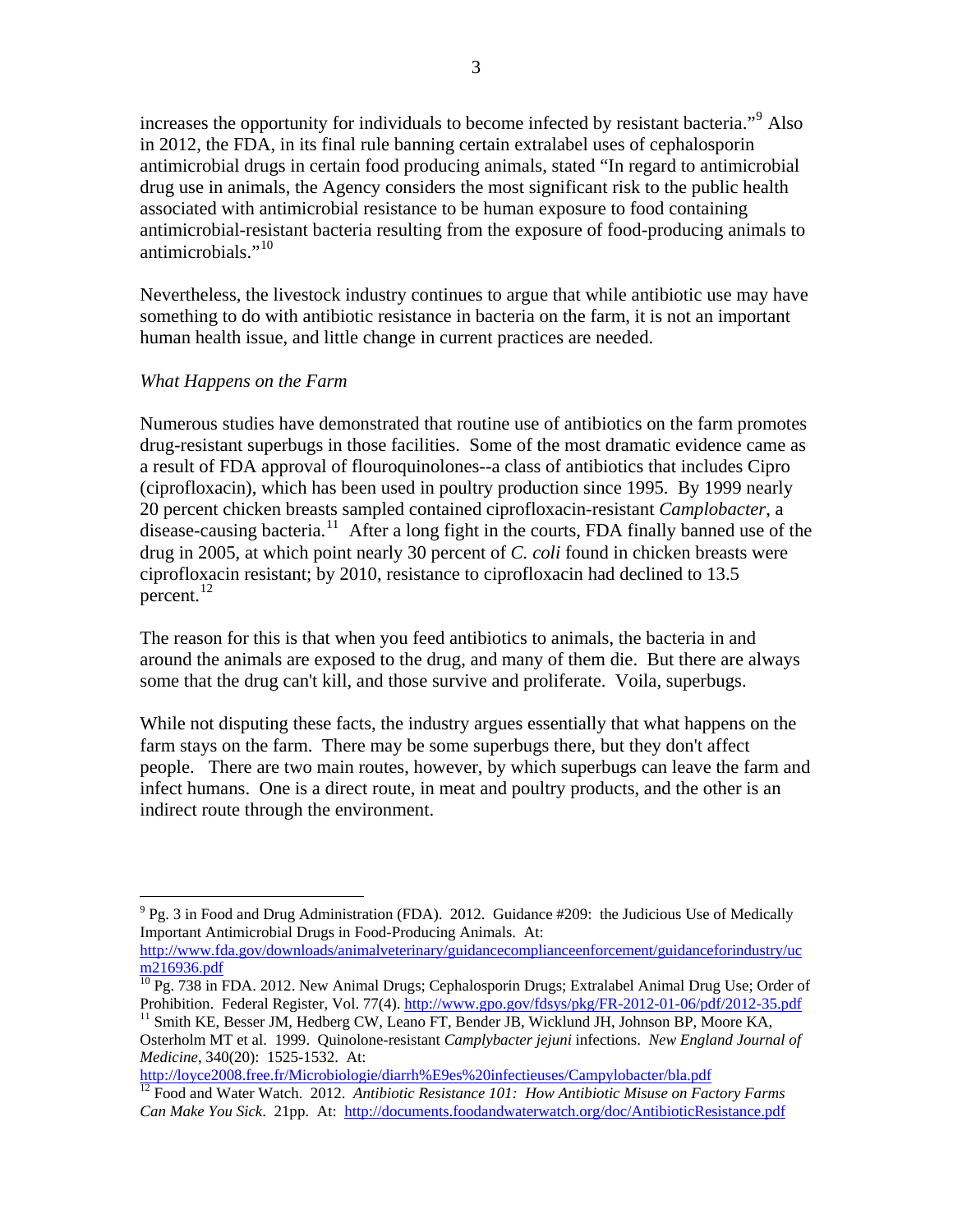#### *Superbugs Move From Farm to Kitchen*

Once they appear on the farm, superbugs most definitely move from the farm to the kitchen, via uncooked meat and poultry. *Consumer Reports* tests of chicken in both  $2006^{13}$  $2006^{13}$  $2006^{13}$  and  $2010^{14}$  $2010^{14}$  $2010^{14}$  revealed widespread presence of antibiotic-resistant pathogens in retail poultry products. In both years, more than two thirds of chicken samples were contaminated with *Salmonella* and/or *Campylobacter*, and more than 60 percent of those bacteria were resistant to one or more antibiotics.

The industry argues that even this is not a concern because people know to cook poultry thoroughly. Indeed they do, but packages can drip in the refrigerator, or cutting boards can become contaminated, as well as other problems. There aren't good data on how frequently this causes illness, especially difficult-to-treat illness, because most people just ride out an infection and it fades into the background of the estimated 48 million cases of food borne illness we have annually in the US.

But occasionally a superbug outbreak is serious enough to command the attention of the Center for Disease Control. One such case occurred in 2011, in which ground turkey was linked to 136 illnesses and one death, all caused by a strain of *Salmonella* resistant to four different antibiotics, ampicillin, streptomycin, tetracycline and gentamicin.<sup>[15](#page-3-2)</sup> Some 36 million pounds of ground turkey were recalled.

Another case was ground beef from the Hannaford grocery store chain in New England linked in 2011 to 19 infections and at least seven hospitalizations, all caused by a strain of *Salmonella* resistant to multiple antibiotics, including amoxicillin/clavulanic acid, ampicillin, ceftriaxone, cefoxitin, kanamycin, streptomycin, and sulfisoxazole.<sup>[16](#page-3-3)</sup>

### *Superbugs Move From Farm to the Environment*

 $\overline{a}$ 

Superbugs can also spread beyond the farm and threaten public health through environmental transmission. This can happen in various ways, particularly via workers, or farm runoff. Once farm-raised superbugs make it off the farm, they can exchange genetic material and give their resistance to other bacteria, even of other genera and species, that have never been anywhere antibiotics. This can happen in lakes, in wild animals, and even in the human digestive tract.

Workers are particularly likely to pick up resistant bacteria from animals and take them elsewhere. A study of poultry workers in the Delmarva peninsula found they were 32 times more likely to carry gentamicin-resistant *Escherichia coli*, and more than five times more likely to carry multi-drug resistant *E. coli*, compared to other community

<sup>&</sup>lt;sup>13</sup> Consumer Reports, 2007. Dirty Birds. January 2007, pp. 20-23. Consumers Union.

<span id="page-3-2"></span><span id="page-3-1"></span><span id="page-3-0"></span><sup>&</sup>lt;sup>14</sup> Consumer Reports, 2010. How safe is That Chicken. January 2010, pp. 19-23. Consumers Union. <sup>15</sup> Centers for Disease Control (CDC). 2011. Investigation Update: Multistate Outbreak of Human *Salmonella* Heidelberg Infections Linked to Ground Turkey. At:<br>http://www.cdc.gov/salmonella/heidelberg/111011/index.html

<span id="page-3-3"></span><sup>&</sup>lt;sup>[16](http://www.cdc.gov/salmonella/heidelberg/111011/index.html)</sup> CDC. 2012. Investigation Update: Multistate Outbreak of Human *Salmonella* Typhimurium infections Linked to Ground Beef. At: [www.cdc.gov/salmonella/typhimurium-groundbeef/010512/index.html](http://www.cdc.gov/salmonella/typhimurium-groundbeef/010512/index.html)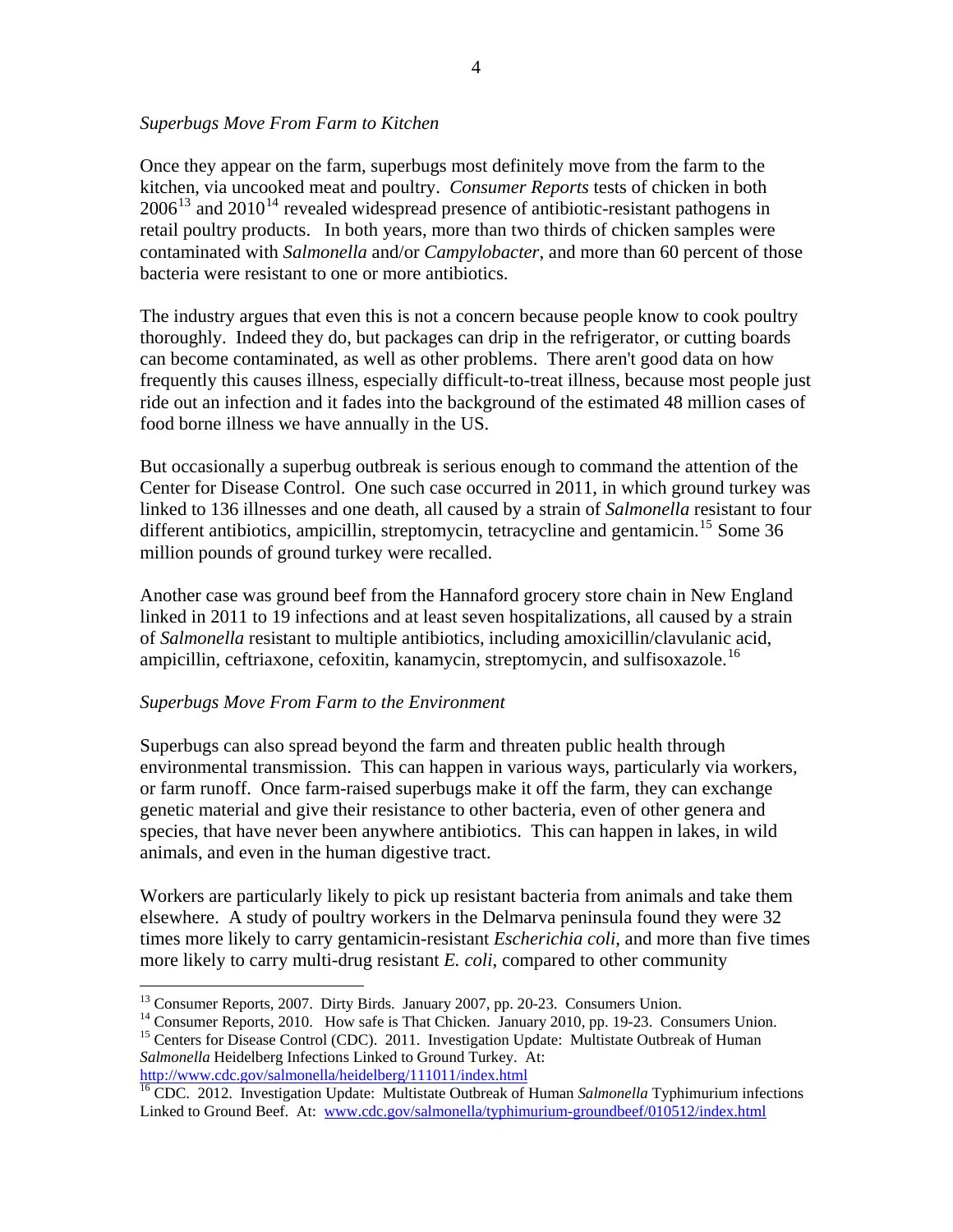members.[17](#page-4-0) A study performed in the Midwest found methicillin-resistant *Staphylococcus aureus* (MRSA) in 70 percent of the pigs and 64 percent of the workers at one facility, while no MRSA was found in pigs or workers at a facility in another state, strongly suggesting that the MRSA strain moves between pigs and humans.<sup>[18](#page-4-1)</sup> Indeed, a careful genetic analysis has found that a particular MRSA strain found in pigs (e.g. ST398) originated as a methicillin-susceptible *S. aureus* (MSSA) in humans, jumped into pigs, where it acquired resistance to methicillin and tetracycline, and then jumped back to humans, where it's known as livestock-associated MRSA (LA-MRSA).<sup>[19](#page-4-2)</sup> This LA-MRSA (e.g. ST398) is quite prevalent in the Netherlands, where it is responsible for over [20](#page-4-3)% of all MRSA. $^{20}$ 

However, resistant bacteria can also escape from a large livestock operation (often known as a confined animal feeding operation, or CAFO) by a number of routes, including via manure applied to fields as fertilizer,  $^{21}$  $^{21}$  $^{21}$  from trucks transporting animals,  $^{22}$  $^{22}$  $^{22}$  the wind leaving hog facilities<sup>[23](#page-4-6)</sup> or even via flies attracted to the manure which can pick up and transmit resistant bacteria.<sup>[24](#page-4-7)</sup> A recently released study of the South Platte River found that antibiotic resistance genes (coding for resistance to sulfonamides) were 10,000 times higher in river sediments downstream from larger feedlots (ones with 10,000 cattle)

 $\overline{a}$ 

<span id="page-4-0"></span><sup>&</sup>lt;sup>17</sup> Price LB, Graham JP, Lackey LG, Roess A, Vailers R and E Silbergeld. 2007. Elevated risk of carrying gentamicin-resistant *Escherichia coli* among U.S. poultry workers. *Environmental Health Perspectives*, 115(12): 1738-1742. At: [http://www.ncbi.nlm.nih.gov/pmc/articles/PMC2137113/pdf/ehp0115-](http://www.ncbi.nlm.nih.gov/pmc/articles/PMC2137113/pdf/ehp0115-001738.pdf)

<span id="page-4-1"></span><sup>001738.</sup>pdf<br><sup>18</sup> Smith TC, Male MJ, Harper AL, Kroeger JS, Tinkler GP, Moritz ED, Capuano AW, Herwalt LA and DJ Diekema. 2009. Methicillin-resistant *Staphylococcus aureus* (MRSA) strain ST398 is present in midwestern U.S. swine and swine workers. *PLoS One*, 4(1): e4258. At:

<http://www.plosone.org/article/info:doi/10.1371/journal.pone.0004258><br><sup>[19](http://www.plosone.org/article/info:doi/10.1371/journal.pone.0004258)</sup> Price LB, Stegger M, Hasman H, Aziz M, Larsen J, Andersen PS, Pearson T, Waters AE, Foster JT et al.

<span id="page-4-2"></span><sup>2012.</sup> *Staphylococcus aureus* CC398: Host adaptation and emergence of methicillin resistance in livestock. *mBio*, 3(1): e00305-11 At: <http://mbio.asm.org/content/3/1/e00305-11.full.pdf><br><sup>20</sup> van Loo I, Huijsdens X, Tiemersma E, de Neeling A, van de Sande-Bruinsma N, Beaujean D, Voss A

<span id="page-4-3"></span>and J Kluytmans. 2007. Emergence of methicillin-resistant *Staphylococcus aureus* of animal origin in humans. *Emerging Infectious Diseases*, 13(12): 1834-1839. At: <sup>21</sup> Chee-Sanford JC, Mackie RI, Koike S, Krapac IG, Lin Y-F, Yannarell AC, Maxwell S and RI Aminov.

<span id="page-4-4"></span><sup>2009.</sup> Fate and transport of antibiotic residues and antibiotic resistance genes following land application of manure waste. *Journal of Environmental Quality*, 38(3): 1086-1108. At:

<span id="page-4-5"></span><https://www.crops.org/publications/jeq/articles/38/3/1086><br><sup>22</sup> Rule AM, Evans SL and EK Silbergeld. 2008. Food and animal transport a potential source of community exposure to health hazards from industrial farming (CAFOs). *Journal of Infection and Public Health*, 1(1): 33-39. At:

[http://www.academia.edu/591772/Food\\_animal\\_transport\\_a\\_potential\\_source\\_of\\_community\\_exposures\\_t](http://www.academia.edu/591772/Food_animal_transport_a_potential_source_of_community_exposures_to_health_hazards_from_industrial_farming_CAFOs_) o\_health\_hazards\_from\_industrial\_farming\_CAFOs\_<br><sup>23</sup> Gibbs SG, Green CF, Tarwater PM, Mota LC, Mena KD and PV Scarpino. 2006. Isolation of antibiotic-

<span id="page-4-6"></span>resistant bacteria from the air plume downwind of a swine confined or concentrated animal feeding operation. *Environmental Health Perspectives*, 114(7): 10323-1037. At:<br>
http://www.ncbi.nlm.nih.gov/pmc/articles/PMC1513331/pdf/ehp0114-001032.pdf

<span id="page-4-7"></span> $\frac{1}{24}$  Graham JP, Price LB, Evans SE, Graczyk TK and EK Silbergeld. 2009. Antibiotic-resistant Enterococci and Staphylococci isolated from flies collected near confined poultry feeding operations. *Science of the Total Environment*, 407(8): At: <http://www.jhsph.edu/sebin/q/h/AntibioticResistantEntero.pdf>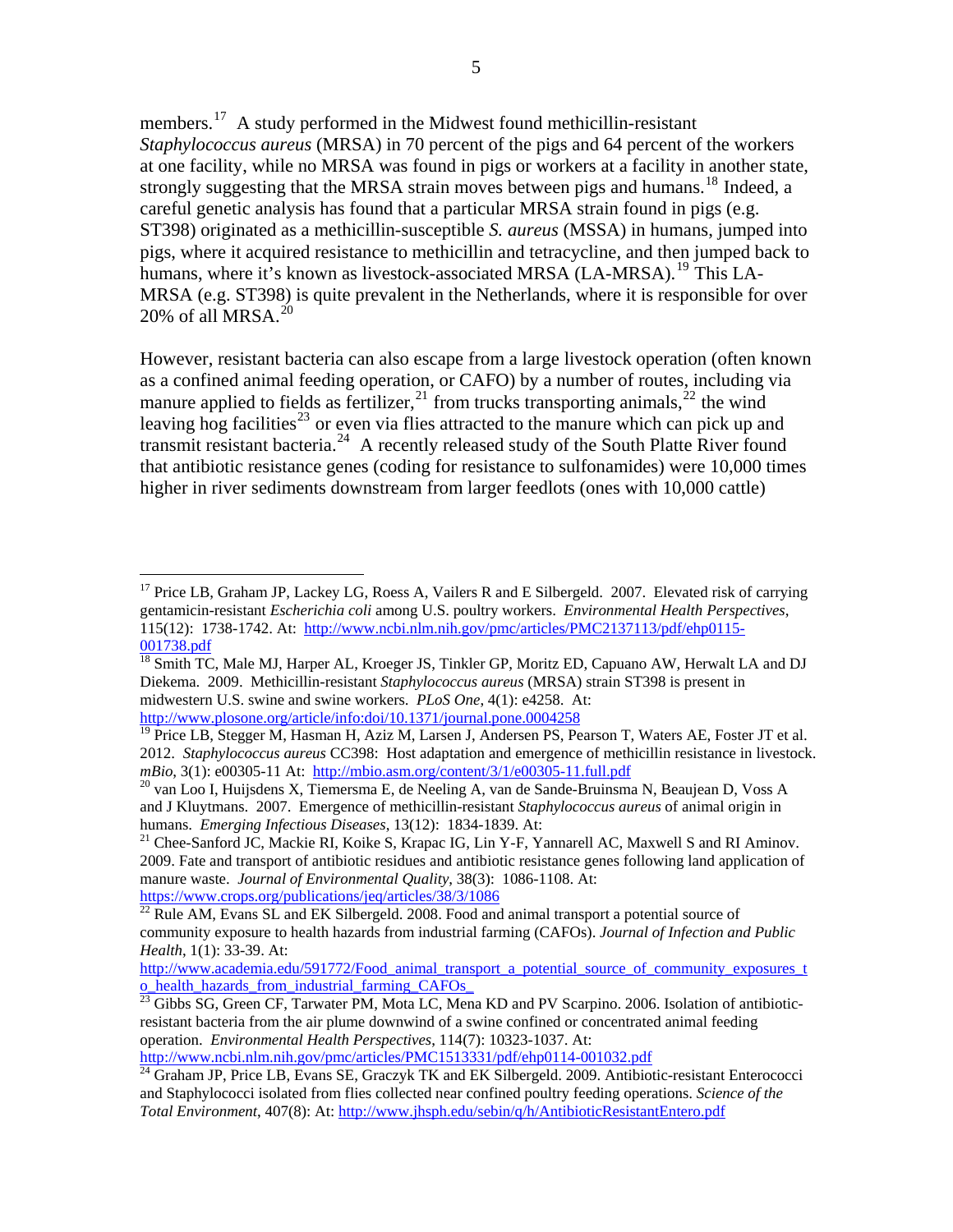compared to river sediment upstream from such feedlots.<sup>[25](#page-5-0)</sup> The same study found these same antibiotic resistance genes were only 1,000 times higher from sewage treatment plants that discharge ten million gallons of effluent per day, compared to pristine sediments.

Bacteria in many environments can readily exchange genes coding for antibiotic resistance with neighboring bacteria. Antibiotic resistance genes are often located on mobile genetic elements, especially plasmids, transposons and integrons which can easily move between bacteria of the same or different species, which facilitates the spread of resistance to multiple drugs by multiple types of bacteria.<sup>[26](#page-5-1)</sup>

The industry says that 40 percent of all the antibiotics used on the farm are drugs (called ionophores) not used in human medicine, so it doesn't matter if bacteria become resistant to them. However, a study by scientists from the United States Department of Agriculture (USDA) and Cornell University involving monensin, one of the most commonly used ionophores in cattle production in the U.S., demonstrated that use of monensin in cattle feed and the selection of monensin-resistant ruminal bacteria lead to a 32-fold increase in resistance to bacitracin, which is used in human medicine.<sup>[27](#page-5-2)</sup> This study demonstrates that one cannot claim that ionophores cannot select for cross resistance to any antibiotic used in human medicine. The study called for more research.[28](#page-5-3) So, it is appropriate to consider ionophore use as part of the antibiotics used in animal agriculture.

### *Conclusion*

Use of antibiotics on the farm most definitely poses a risk to human health. Antibiotic use can promote creation of superbugs which can contaminate meat and poultry and cause hard-to-cure disease in people.

Superbugs can also exit the farm via farm workers, wind, runoff, and wildlife. Even if they don't immediately cause illness, bacteria are uniquely equipped to exchange genetic immunity via their plasmids, with other bacteria wherever they encounter them.

It is for these reasons that the public health community and FDA have been proposing to limit use of antibiotics on livestock for more than three decades (see list below). Consumers Union believes that as a prudent measure, we should drastically reduce use of antibiotics on food animals, and eliminate use altogether for growth promotion or disease prevention in healthy animals.

 $\overline{a}$ 

<span id="page-5-0"></span> $25$  Pruden A, Arabi M and HN Storteboom. 2012. Correlation between upstream human activities and riverine antibiotic resistance genes. *Environmental Science & Technology*, dx.doi.org/10.1021/es302657r At:<http://pubs.acs.org/doi/abs/10.1021/es302657r><br><sup>26</sup> Marshall BM and SB Levy. 2011. Food animals and antimicrobials: impacts on human health. *Clinical* 

<span id="page-5-1"></span>*Microbiology Reviews*, 24(4): 718-733. At: http://cmr.asm.org/content/24/4/718.full.pdf<br><sup>27</sup> Houlihan AJ and JB Russell. 2003. The susceptibility of ionophores-resistant *Clostridium aminophilum* 

<span id="page-5-2"></span>F to other antibiotics. *Journal of Antimicrobial Chemotherapy*, 52: 623-628. At: <http://jac.oxfordjournals.org/content/52/4/623.full.pdf> 28 Pg. 627 in Ibid.

<span id="page-5-3"></span>